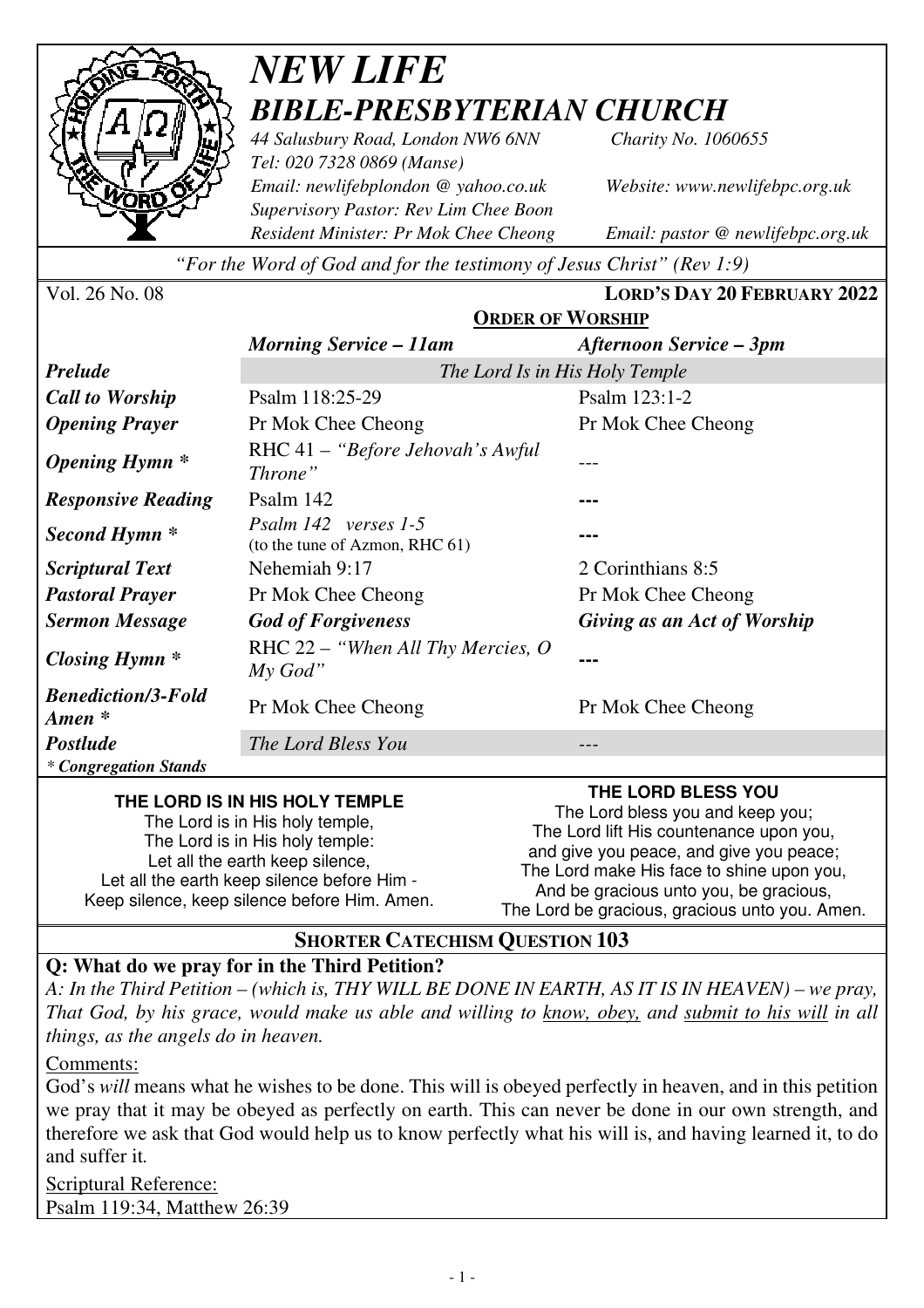# **HOW THE BIBLE MADE THE WORLD A BETTER PLACE**

#### **Introduction**

Though most wouldn't want to admit it, the Bible has made the world a better place even for those that don't believe it.

How can that be? Well, it was the worldview taught in the Bible that led to the development of modern science and all its benefits. It was the same worldview that led to the dramatic expansion of educational institutions, as well as the greater political freedom and economic prosperity we enjoy. Most people today enjoy higher standards of living and better medical care simply because the Bible influenced Western culture in a particular direction.

Vishal Mangalwadi, a Christian intellectual from India, explains all this in his 2011 book, The Book That Made Your World: How the Bible Created the Soul of Western Civilization. Mangalwadi was born and raised within a culture dominated by Hinduism, and this experience gave him special insight into the effects of Christianity on the world and particular nations.

So what are some ways a biblical worldview makes the world better?

#### **Monks at work**

As a basic principle, the Bible promotes a strong work ethic. The apostle Paul wrote in 2 Thessalonians 3:10 that "If anyone is not willing to work, let him not eat."

While there are probably hard-working people in every culture, Mangalwadi explains that Christianity places a unique emphasis on work: "The God who liberated the Jews worked for six days and commanded human beings to do the same. That is the opposite of Hindu tradition, which conceives of God as a meditator or Yogeshwar ('god of yoga')."

The biblical emphasis on work inspired Christian monks to use their time well. Saint Benedict, who is known as the father of Western monasticism, supported a strong work ethic and wrote that "Idleness is an enemy of the soul."

Christian monks in Europe were important to the early development of technology, some of which we still use today. They were, Mangalwadi writes, "the first to begin the widespread use of the watermill for grinding and for developing power machinery."

#### **Clocks and eyeglasses**

Another important example is the invention of clocks. As one scholar, David Landes, has argued, "clocks were invented because monks needed them." They had set times for prayer and for particular jobs that had to be done. After sunset, the sundial was of no use. The need for proper time management drove the quest for something reliable, and clocks were the solution.

As Mangalwadi explains, the impetus for creating clocks resulted from a specifically Christian worldview:

"The Bible-shaped culture made time management an aspect of establishing human dominion over the physical universe because the Bible saw time as a part of physical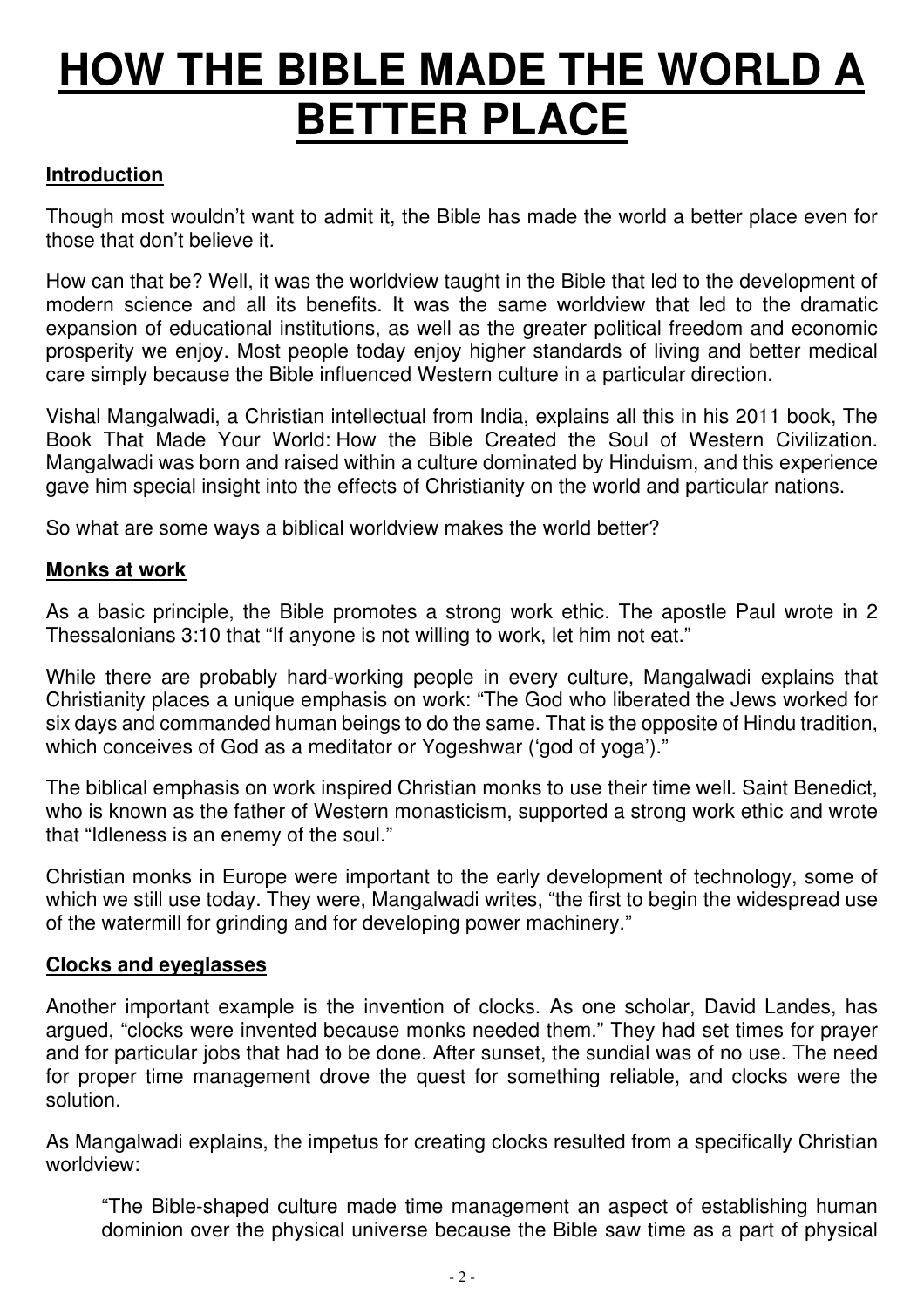reality. By contrast, in Indian culture, time was perceived either as an eternal but terrible god (Kal) or as a part of the cosmic illusion (maya)."

Besides clocks, Christian monks also had a role in the invention of eyeglasses. They spent lots of time reading and studying, but that became more difficult as they got older and their eyes became weaker. Eyeglasses dramatically improved the ability of older monks to read and work on manuscripts.

Of course, other religions such as Hinduism and Buddhism also have monks, but it was the Christian ones at the forefront of technology. As Mangalwadi puts it, "Christian monks were different because the Bible gave them a different worldview."

#### **Lots to learn**

People who believe that the Bible is the Word of God will be greatly motivated to read it. Thus, especially after the Reformation, there was a strong impetus to increase literacy in Europe. In other words, Christianity was the main driver for the expansion of literacy and education.

According to Mangalwadi, the Bible directly inspired the creation of the first 123 colleges and universities in the United States.

But it wasn't just Christian countries that benefited from this educational impulse. As missionaries took the gospel to countries throughout the world, they also promoted literacy and education so that people could read the Bible and improve their lives overall. As Mangalwadi writes:

"They birthed, financed, and nurtured hundreds of universities, thousands of colleges, and tens of thousands of schools. They educated millions and transformed nations. This gigantic, global mission was inspired and sustained by one book—the Bible."

#### **Looking for scientific laws**

The scientific revolution of the sixteenth and seventeenth centuries was launched by men who had been strongly influenced by the Bible. The biblical worldview provided the philosophical basis for their quest. In contrast, other worldview see life and reality in ways that often discourage scientific pursuits. There were, of course, many intelligent and capable Hindus and Buddhists. However, they did not have the philosophical motivation to pursue scientific knowledge. As Mangalwadi explains:

"A culture may have capable individuals, but they don't look for 'laws of nature 'if they believe that nature is enchanted and ruled by millions of little deities like a rain god, a river goddess, or a rat deva."

In short, people live according to what they believe, and if they believe an erroneous worldview, they will be limited in what they set out to achieve. In contrast to the Hindus and Buddhists, the "pioneers of science believed that the material realm was real, not magical, enchanted, or governed by spirits and demons. They assumed it was understandable because God created it as rational, ordered, and regulated by natural laws."

Early in the history of India, a certain degree of medical technology developed. In fact, there were people in India who were medical geniuses. However, medical technology could only go so far in India because of certain cultural limitations. For one thing, special knowledge was considered to be something to keep secret, not something to share with others.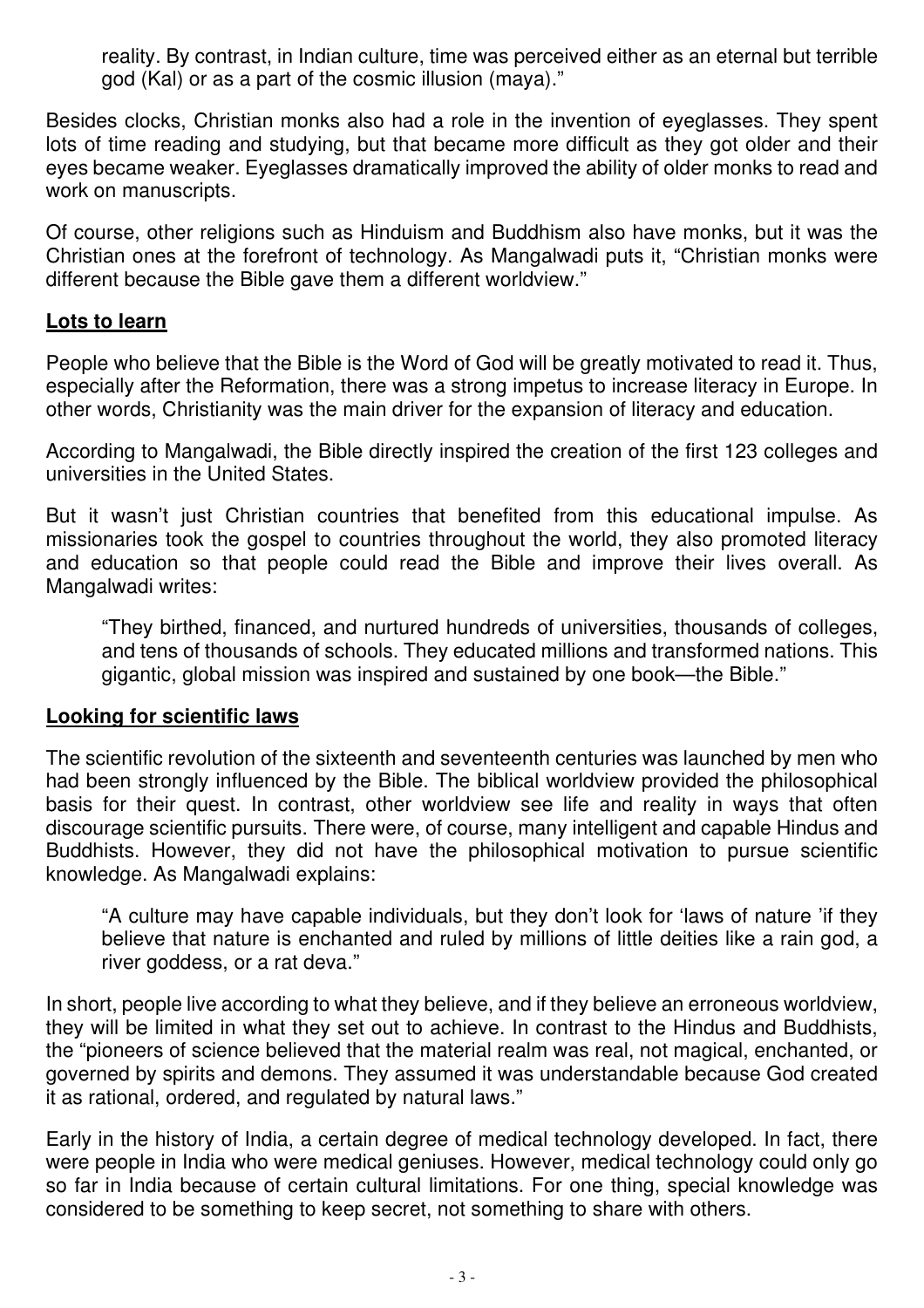Besides that, the Hindu and Buddhist concept of "karma" helped prevent the spread of medical care. Suffering was considered to be punishment for deeds committed in a previous life. Suffering, in this sense, was a form of justice. It was widely believed that alleviating someone's suffering now would only increase it later, so it was better to leave them to suffer now.

As Mangalwadi summarises, "my ancestors did not lack intelligence, but our genius was expressed in a philosophy that taught us to worship nature instead of establishing dominion over it."

#### **Honesty**

Mangalwadi tells an especially interesting story that illustrates the power of the Bible. Once when he was visiting the Netherlands, a Dutch friend took him to get some fresh milk. They drove to a dairy farm familiar to the friend. They walked into a building with a large tank containing milk. The friend opened a tap and filled a jug he had brought with milk. Then he put some money into a nearby bowl containing cash, and they left.

Mangalwadi was shocked by this transaction, telling his friend, "if you were an Indian, you would take the milk and the money!" However, the Dutch dairy farmer knew that he could trust his neighbours to be honest about paying for the milk they took. Thus they could come and go at will, taking what they needed and leaving an appropriate payment. It was all based on trust because the people were trustworthy.

Later, Mangalwadi recounted this experience to a conference in Indonesia. An Egyptian conference participant told him that an Egyptian would not only take the milk and the money, but also the cows!

In many countries of the world, a dairy farmer who wanted to sell his milk directly to customers would need to hire a cashier because he wouldn't be able to trust his customers. As a result, he would have to charge a higher price for the milk to pay for the cashier.

But if the customers could not be trusted, neither could the dairy farmer himself. So the customers would want the government to hire inspectors to ensure that the farmers were not adding water to the milk. Therefore, taxes would need to be collected to pay the inspectors, increasing costs even further.

The bottom line is that an economy in a culture that produces generally honest citizens can operate more efficiently and at lower cost than one in a culture of dishonesty. If producers and consumers can trust each other, the cost of doing business is much lower. Such a situation, of course, contributes to overall economic prosperity.

With this in mind, Mangalwadi asks what made the ordinary people of the Netherlands so different from people in India and Egypt? "The answer is simple. The Bible taught the people of Holland that even though no human being may be watching us in that dairy farm, God, our ultimate judge, is watching to see if we obey his commands to neither covet nor steal."

#### **Corruption**

A German organisation called Transparency International creates an annual ranking of countries to compare their levels of corruption. The ranking is called the Global Corruption Perceptions Index (CPI), with the least corrupt countries listed at the top, and the most corrupt at the bottom. Countries heavily influenced by Protestantism dominate the top ten. In the 2021 CPI, the only non-Protestant countries in the top ten are Singapore at number 4 (where there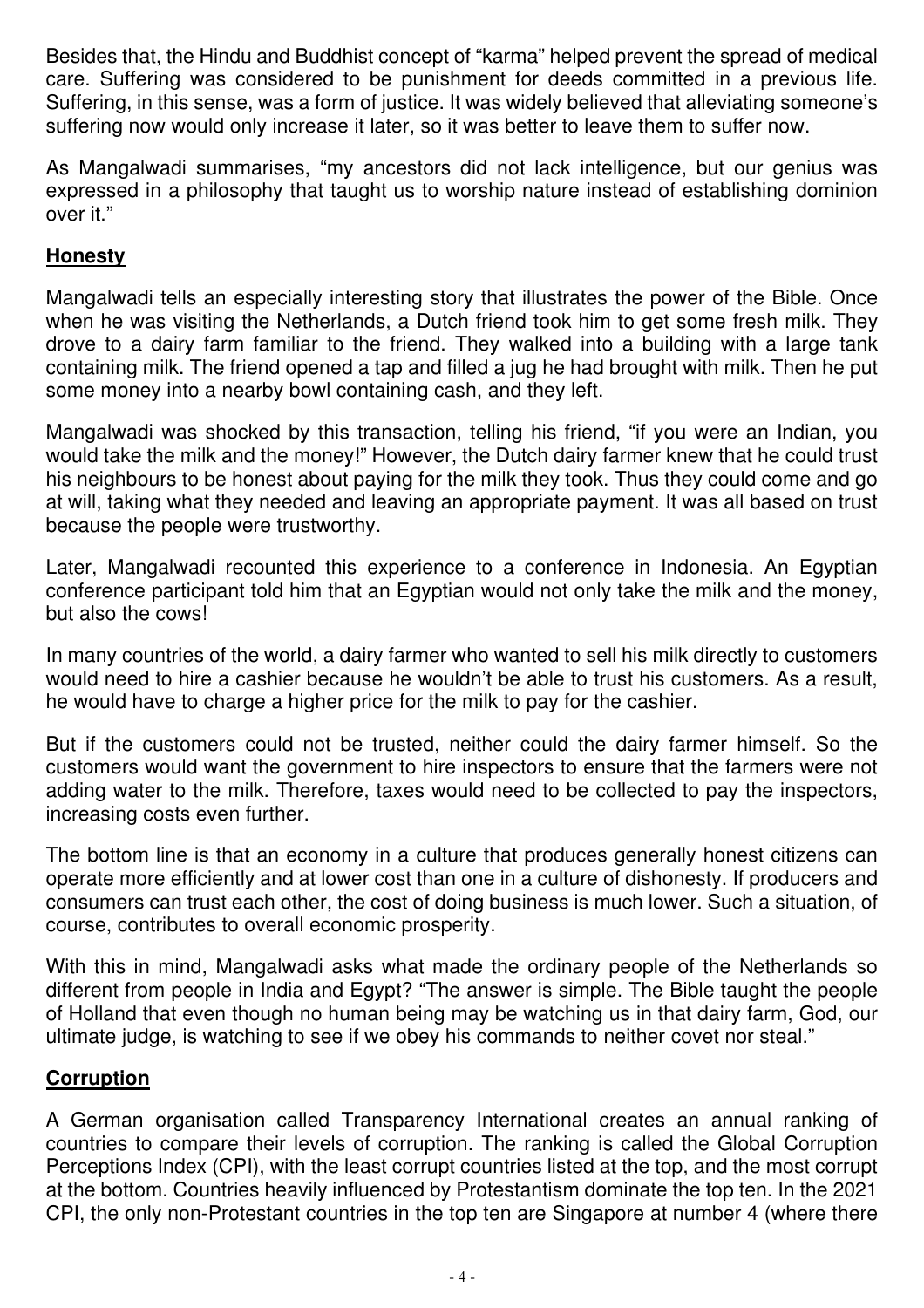are more Buddhists than Christians), and Luxembourg at number 9 (which is predominantly Roman Catholic). As Mangalwadi explains:

"The CPI confirms what I saw in Holland—that the Bible is the only force known to history that has freed entire nations from corruption while simultaneously giving them political freedom. The most secular nations—that is, the ex-communist, atheistic nations, which teach that when no man or machine is watching you, then no one is watching you—are among the most corrupt nations, not too different from Hindu, Buddhist, and Muslim nations."

The CPI provides empirical evidence that the countries most influenced by the Bible in the past are the least corrupt.

#### **Friedrich Nietzsche**

Nineteenth-century German philosopher Friedrich Nietzsche was a critic and opponent of Christianity. He saw that Christianity helped the weak and downtrodden to survive and thrive, and didn't like it. In his view, the survival of wretched and downtrodden people weakens society. It would be better for them to perish so that only the fittest would survive, creating a society of strong, able-bodied people. As far as Nietzsche was concerned, Christianity had undermined the strength of the West.

Interestingly, Nietzsche's critique can actually be seen as a back-handed compliment to Christianity. As Mangalwadi points out, Nietzsche was essentially correct about the effect of the Bible on history:

"It drove the movement for the abolition of slavery and promoted care for the weak, such as widows, orphans, the handicapped, and leprosy patients. From liberating and rehabilitating temple prostitutes to reforming prisons and bringing sanity and morality to wars, the biblical tradition has been the most powerful civilizing force."

#### **Conclusion**

The Bible has done much to make the world a better place. Even people who reject it benefit from its effects. The Bible introduced a worldview that initiated technological development, the spread of education, and economic prosperity. Christian missionaries have done much to improve the lives of people in many countries of the world. And these are just some of the material benefits that resulted from the Bible.

Even more importantly, it shows the only way of salvation through faith in Christ. There is nothing like the Bible.

> adapted and edited from Michael Wagner, Book Review — Worldview (Reformed Perspective — reformedperspective.ca)